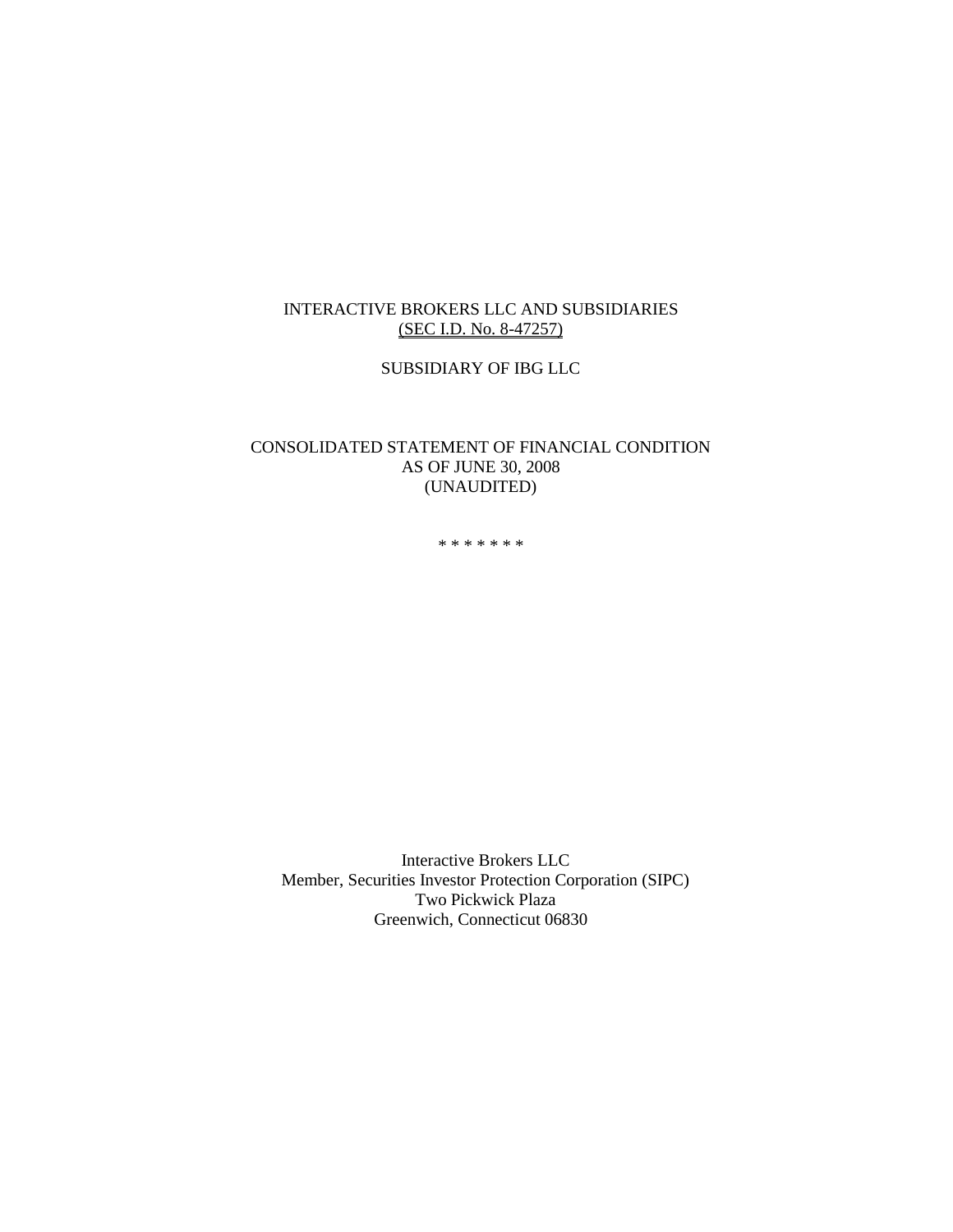# **INTERACTIVE BROKERS LLC**

# **CONSOLIDATED STATEMENT OF FINANCIAL CONDITION (UNAUDITED) As of June 30, 2008**

## **Assets**

| Cash and cash equivalents                                         | \$<br>110,319,656   |
|-------------------------------------------------------------------|---------------------|
| Cash and securities - segregated for regulatory purposes          | 5, 243, 834, 014    |
| Securities borrowed from affiliates                               | 737,995,123         |
| Securities deposited with clearing organizations                  | 100,398,210         |
| Other receivables:                                                |                     |
| Customers (net of allowance for doubtful accounts of \$3,613,632) | 2,485,012,456       |
| Brokers, dealers and clearing organizations                       | 217,474,519         |
| <b>Affiliates</b>                                                 | 50,075,126          |
| Interest                                                          | 14,542,553          |
| Other assets                                                      | 46,875,051          |
| <b>Total assets</b>                                               | \$<br>9,006,526,708 |
| Liabilities and members' capital                                  |                     |
| Liabilities:                                                      |                     |
| Payable to customers                                              | \$<br>7,676,892,622 |
| Securities loaned to an affiliate                                 | 454,925,397         |

Other payables:

| OUIG payables.                                           |               |
|----------------------------------------------------------|---------------|
| Brokers, dealers and clearing organizations              | 144,223,589   |
| Accounts payable, accrued expenses and other liabilities | 44,039,595    |
| <b>Affiliates</b>                                        | 23, 373, 145  |
| Interest                                                 | 11,770,110    |
|                                                          | 8,355,224,458 |
| Members' capital                                         | 651,302,250   |
| Total liabilities and members' capital                   | 9,006,526,708 |

See accompanying notes to unaudited consolidated statement of financial condition.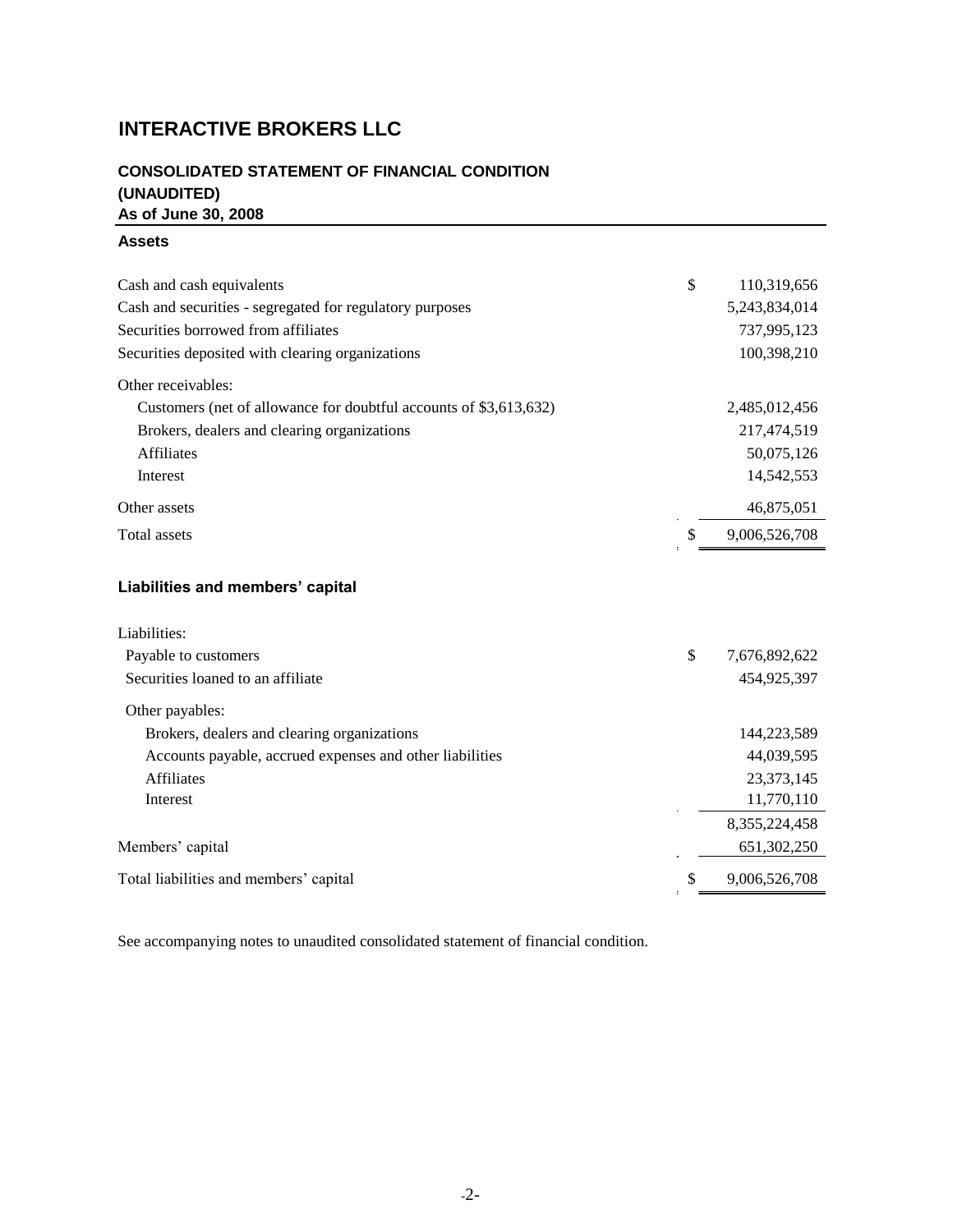## **1. ORGANIZATION AND NATURE OF BUSINESS**

Interactive Brokers LLC and subsidiaries (the "Company"), a Connecticut limited liability company, is a broker-dealer registered under the Securities Exchange Act of 1934 and is a member of various securities and commodities exchanges and the Financial Industry Regulatory Authority ("FINRA"). The Company is also a member of the National Futures Association and a registered Futures Commission Merchant. The Company executes and clears securities and commodities transactions for customers. Certain transactions are cleared through other clearing brokers. Accordingly, the Company carries security accounts for customers and is subject to the requirements of Rule 15c3-3 under the Securities Exchange Act of 1934 pertaining to the possession or control of customer-owned assets and reserve requirements. The Company also carries customer commodity accounts and is subject to the segregation requirements pursuant to the Commodity Exchange Act.

The Company is 99.9% owned by IBG LLC, ("IBG LLC" or the "Group"). In addition to the Company, the Group is comprised of the following companies: Timber Hill LLC ("THLLC"), Timber Hill Europe AG ("THE"), Timber Hill Securities Hong Kong Limited ("THSHK"), Timber Hill Australia Pty Limited ("THA"), Timber Hill Canada Company ("THC"), Interactive Brokers Canada Inc. ("IBC"), Interactive Brokers (U.K.) Limited ("IBUK"), Interactive Brokers (India) Private Limited ("IBI"), Interactive Brokers Hungary Kft ("IBH") and IB Exchange Corp. ("IBEC"). The Company directly owns FutureTrade Technologies, LLC ("FTT"), and its whollyowned subsidiary, FutureTrade Securities, LLC ("FTS"), which is an SEC registered brokerdealer.

The Group is consolidated into Interactive Brokers Group, Inc. ("IBG, Inc."), which first issued shares of common stock in its Initial Public Offering ("IPO") in May 2007. In connection with the IPO, IBG, Inc. purchased 10.0% of the membership interests in IBG LLC, our parent company, became the sole managing member of IBG LLC and began to consolidate IBG LLC's financial results into its consolidated financial statements.

# **2. SIGNIFICANT ACCOUNTING POLICIES**

## *Basis of Presentation*

The unaudited consolidated statement of financial condition is presented in U.S. dollars and has been prepared in conformity with accounting principles generally accepted in the United States of America ("U.S. GAAP"). The preparation of unaudited consolidated statement of financial condition in conformity with U.S. GAAP requires management to make estimates and assumptions that affect the reported amounts and disclosures in the unaudited consolidated statement of financial condition and accompanying notes. Estimates, by their nature, are based on judgment and available information. Therefore, actual results could differ materially from those estimates. Such estimates include the estimated fair value of financial instruments, the estimated useful lives of property and equipment, compensation accruals, allowance for doubtful accounts and estimated contingency reserves.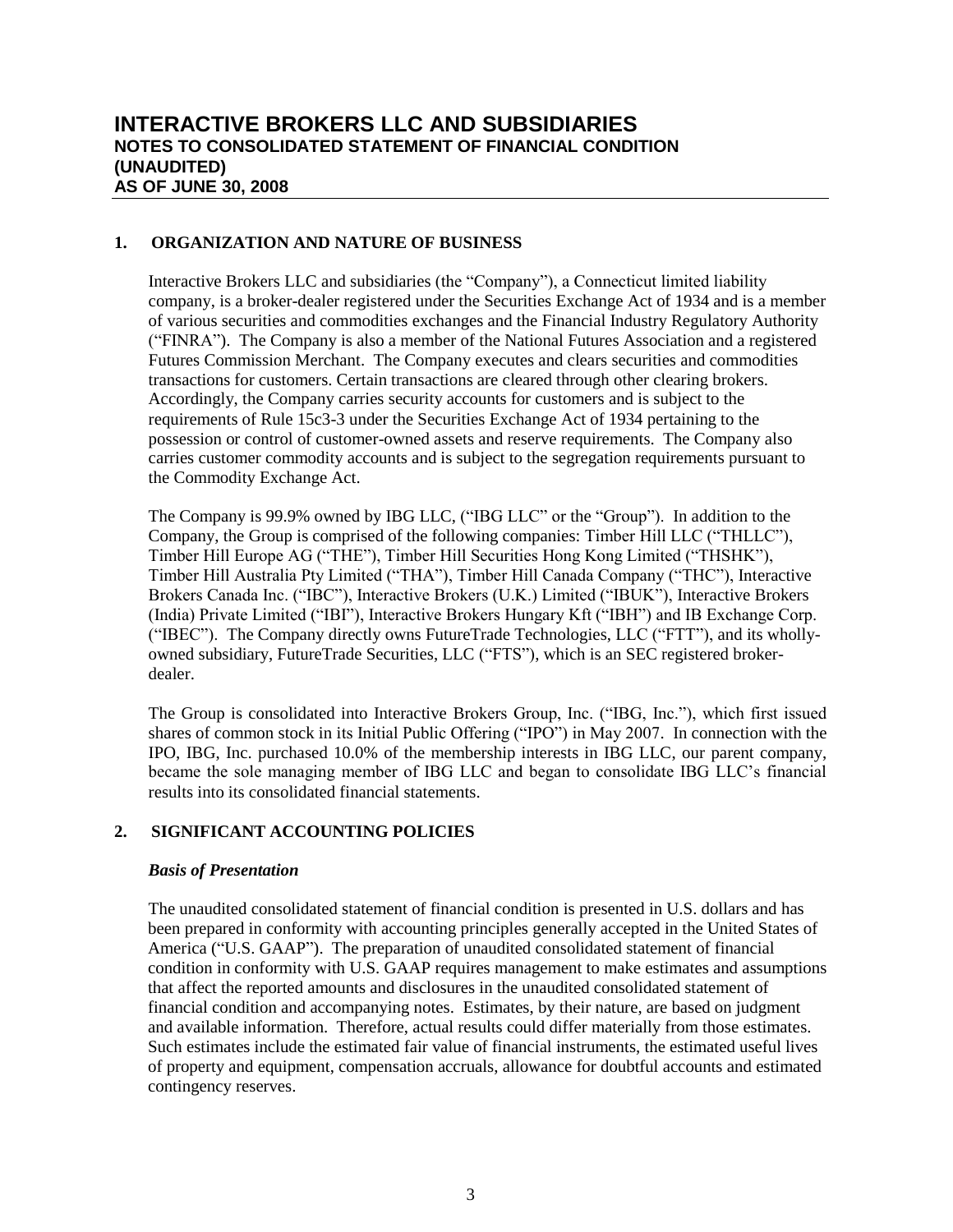#### *Fair Value*

The Company adopted Statement of Financial Accounting Standards ("SFAS") No. 157, "Fair Value Measurements" as of January 1, 2008. SFAS No. 157 establishes a fair value hierarchy that prioritizes the inputs to valuation techniques used to measure fair value. The hierarchy gives the highest priority to unadjusted quoted prices in active markets for identical assets and liabilities and the lowest priority to unobservable inputs. The three levels of the fair value hierarchy under SFAS No. 157 are:

| Level 1 | Unadjusted quoted prices in active markets that are accessible at the<br>measurement date for identical, unrestricted assets or liabilities;                                     |
|---------|----------------------------------------------------------------------------------------------------------------------------------------------------------------------------------|
| Level 2 | Quoted prices in markets that are not considered to be active or financial<br>instruments for which all significant inputs are observable, either directly<br>or indirectly; and |
| Level 3 | Prices or valuations that require inputs that are both significant to fair<br>value measurement and unobservable                                                                 |

In determining fair value, the Company groups all securities deposited with clearing organizations and securities segregated for regulatory purposes into a single category of instruments classified within Level 1 of the fair value hierarchy because these instruments are valued using quoted market prices, as published by exchanges and clearing houses or otherwise broadly distributed in active markets. The financial instruments are comprised of U.S. and Canadian government obligations. Securities segregated for regulatory purposes include mutual funds, trust deposits and U.S. government obligations. The Company does not adjust quoted prices for such instruments, even in the event that the Company may hold a large position whereby a purchase or sale could reasonably impact quoted prices.

The Company also adopted SFAS No. 159, "The Fair Value Option for Financial Assets and Financial Liabilities, including an amendment of FASB Statement No. 115" as of January 1, 2008. SFAS No. 159 permits entities to choose, at specified election dates, to measure any financial instruments and certain other items at fair value that are not currently required to be measured at fair value. At adoption, the Company had no assets or liabilities for which it elected the fair value option.

## *Principles of Consolidation*

The unaudited consolidated statement of financial condition includes the accounts of the Company and its wholly owned subsidiaries. The Company's policy is to consolidate all entities of which it owns more than 50% unless it does not have control. All inter-company balances and transactions have been eliminated. Pursuant to the revised Financial Accounting Standards Board ("FASB") Interpretation ("FIN") No. 46, "Consolidation of Variable Interest Entities," the Company would also consolidate any Variable Interest Entities ("VIEs") of which it is the primary beneficiary. At June 30, 2008, the Company does not have any interests in VIEs.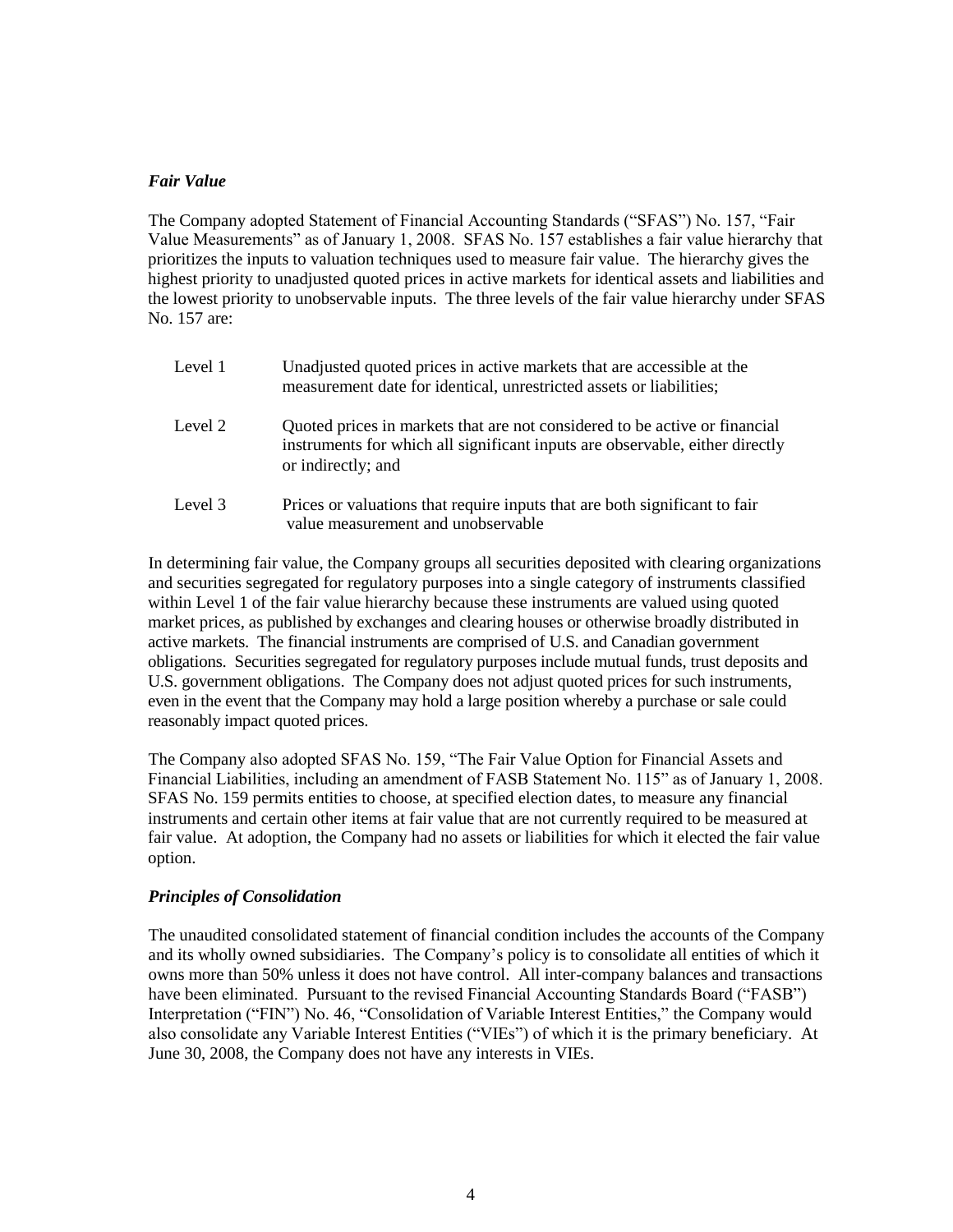At June 30, 2008, \$15,015,986 of assets, \$3,921,922 of liabilities were attributable to a consolidated subsidiary. The members' capital of this subsidiary was \$11,094,064 at June 30, 2008.

## *Cash and Cash Equivalents*

The Company defines cash and cash equivalents as short-term, highly liquid securities and cash deposits with original maturities of three months or less.

## *Cash and Securities — Segregated for Regulatory Purposes*

As a result of activities with customers, the Company is obligated by rules mandated by its primary regulators including the Securities and Exchange Commission ("SEC") and the Commodities Futures Trading Commission ("CFTC") to segregate or set aside cash or qualified securities to satisfy such regulations, which regulations have been promulgated to protect customer assets. In addition, the Company is a member of various clearing organizations at which cash or securities are deposited as required to conduct day-to-day clearance activities.

#### *Securities Borrowed and Securities Loaned*

The Company borrows and loans securities in order to facilitate customer settlements. Securities borrowed and securities loaned are recorded at the amount of cash collateral advanced or received. Securities borrowed transactions require the Company to provide the counterparty with collateral which may be in the form of cash, letters of credit, or other securities. With respect to securities loaned, the Company receives collateral which may be in the form of cash or other securities in an amount generally in excess of the fair value of the securities loaned.

The Company monitors the market value of securities borrowed and loaned on a daily basis, with additional collateral obtained or refunded as required contractually. Receivables and payables with the same counterparty are not offset in the unaudited consolidated statement of financial condition.

#### *Financial Instruments*

## *Securities Deposited with Clearing Organization*

Securities deposited with clearing organizations consist of securities owned by the Company which have been deposited with clearing organizations in the normal course of business. These securities consisted of U.S. and Canadian Treasury Bills, carried at amortized cost, which approximate fair value. These transactions are recorded on a trade date basis. At June 30, 2008, the Company had \$98,147,054 in U.S. Treasury Bills and \$2,151,156 in Canadian Treasury Bills that were pledged with the Company's clearing organizations.

#### *Cross-Currency Swap Transactions*

The Company enters into cross-currency swap transactions for customer funds denominated in foreign currencies to obtain U.S. dollars, with a locked-in rate of return, to make bank deposits denominated in U.S. dollars to satisfy regulatory segregation requirements. The Company also executes cross-currency swap transactions on behalf of its affiliates. These transactions are recorded on a trade date basis at fair value based on quoted market prices. A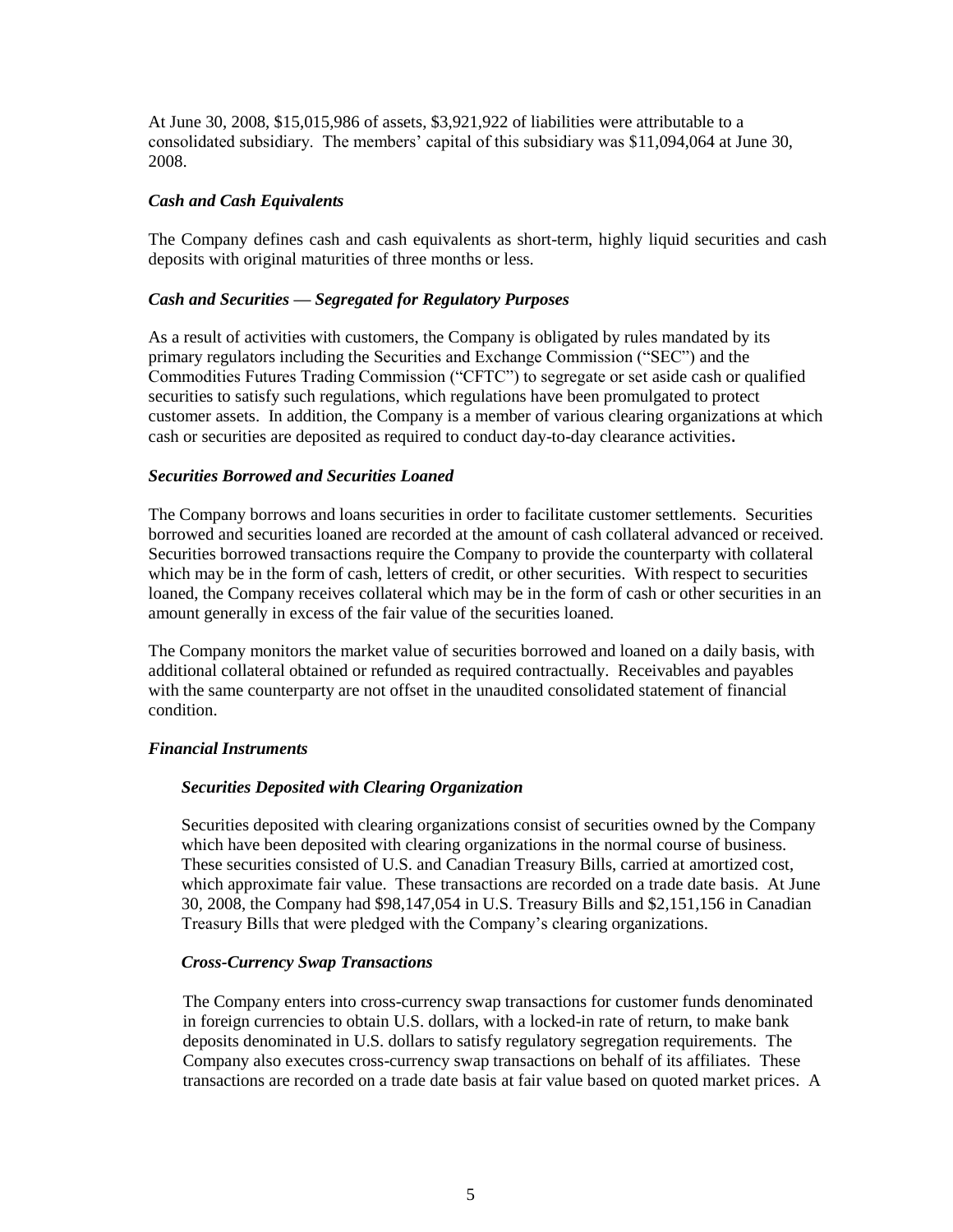cross-currency swap is an agreement to exchange a fixed amount of one currency for a specified amount of a second currency at the outset and at completion of the swap term. Interest rate differences, between currencies, are captured in the contractual swap rates.

## *Foreign Currency Translation*

Foreign currency denominated assets and liabilities are translated into U.S. Dollars at the periodend exchange rates.

## *Customer Receivables and Payables*

Customer securities transactions are recorded on a settlement date basis and customer commodities transactions are recorded on a trade date basis. Receivables from and payables to customers include amounts due on cash and margin transactions, including futures contracts transacted on behalf of the Company's customers. Customer receivables are presented net of allowance for doubtful accounts. Securities owned by customers, including those that collateralize margin or other similar transactions, are not reflected on the unaudited consolidated statement of financial condition.

The Company charges its customers fees and commissions at predetermined rates for executing and clearing customer transactions. Related receivables from institutional non-cleared customers are recorded as fees receivable which are included in other assets on the unaudited consolidated statement of financial condition.

# *Receivables from and Payables to Brokers, Dealers and Clearing Organizations*

Receivables from brokers, dealers and clearing organizations include amounts receivable for securities not delivered by the Company to the purchaser by the settlement date ("fails-to-deliver") and margin deposits. Payables to brokers, dealers and clearing organizations include amounts payable for securities not received by the Company from a seller by the settlement date ("fails-toreceive"). Receivables and payables to brokers, dealers and clearing organizations also include amounts related to futures contracts executed on behalf of the Company's customers.

## *Goodwill and Intangible Assets*

In connection with the Company's acquisition of FTT, the Company recorded goodwill and other intangible assets. A judgmental aspect of accounting for goodwill and intangible assets is whether an impairment in the asset has been sustained. As of June 30, 2008 these assets were not impaired. The Company will perform an annual evaluation for impairment. At June 30, 2008, intangible assets of \$7,993,050 and goodwill of \$551,048 were included in other assets on the unaudited consolidated statement of financial condition.

# *Property, Equipment and Software Costs*

Property, equipment and software consist primarily of technology hardware, software, internally developed software and leasehold improvements. Property and equipment are reported at historical cost, net of accumulated depreciation and amortization. Depreciation and amortization are computed using the straight-line method. Equipment is depreciated over the estimated useful lives of the assets, while leasehold improvements are amortized over the lesser of the estimated economic useful life of the asset or the term of the lease. Computer equipment is depreciated over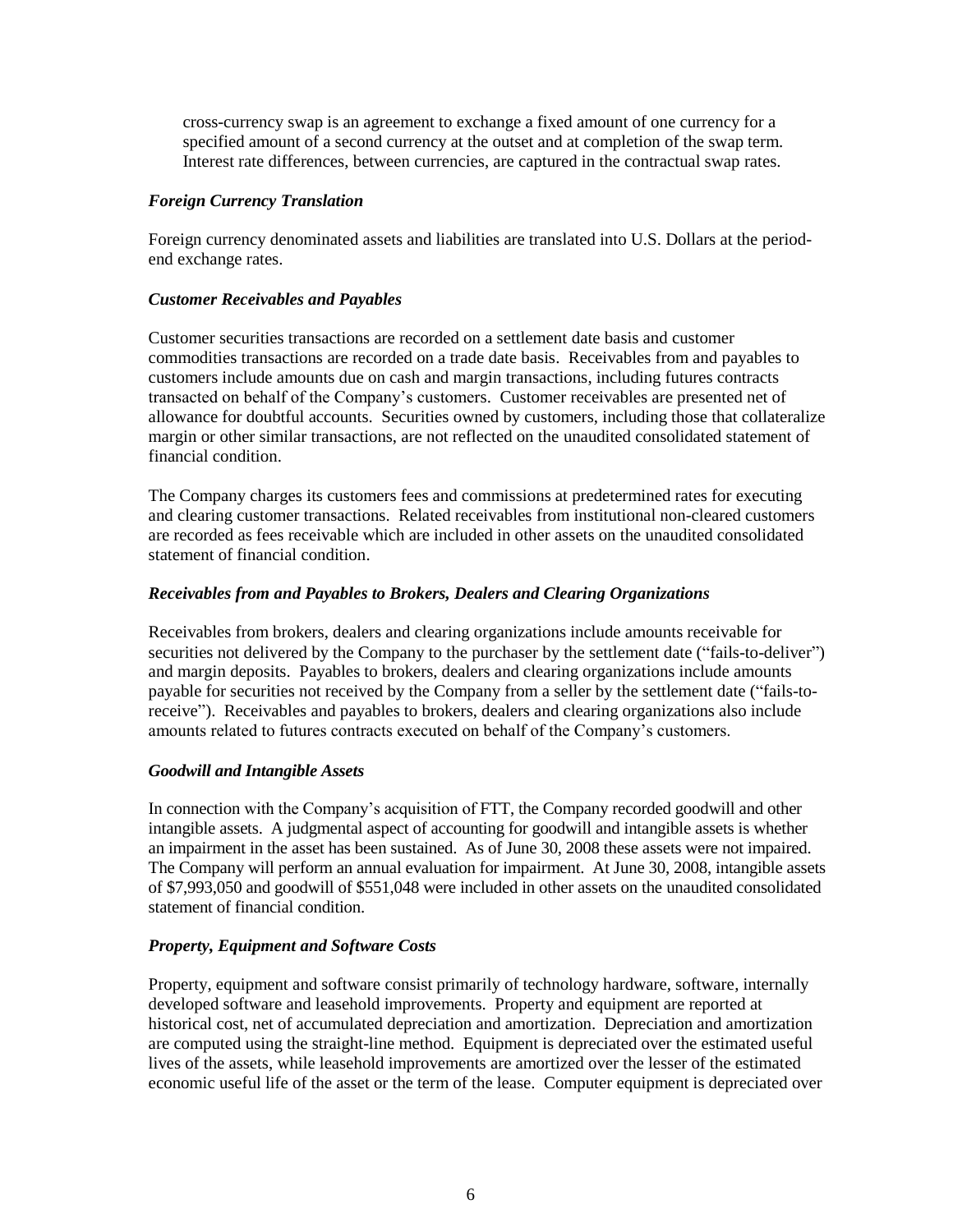three to five years and office furniture and equipment are depreciated over five to seven years. Qualifying costs for internally developed software are capitalized and amortized over the expected useful life of the developed software, not to exceed three years. Total property, equipment and software costs of \$15,389,349, net of accumulated depreciation and amortization of \$13,995,344, was included in other assets at June 30, 2008.

## *Recently Issued Accounting Pronouncements*

In December 2007, the FASB issued SFAS No. 141(R), "Business Combinations" SFAS No. 141(R) replaces SFAS No. 141, mandating changes in the accounting for business combinations most notably that changes in purchase price allocations, if made, are required to be applied retrospectively, whereas under SFAS No. 141, such changes were applied prospectively. SFAS No. 141(R) is effective for an entity's fiscal year beginning after December 15, 2008, and early adoption is not permitted. Adoption of SFAS No. 141(R) is not expected to have a material effect on the Company's unaudited consolidated statement of financial condition.

In December 2007, the FASB issued SFAS No. 160, "Noncontrolling Interests in Consolidated Financial Statements, an amendment of ARB No. 51." SFAS No. 160 requires non-controlling ("minority") interests in a reporting entity to be reported as a component of the entity's stockholder's equity. SFAS No. 160 is effective for an entity's fiscal year beginning after December 15, 2008, and early adoption is not permitted. Adoption of SFAS No. 160 is not expected to have a material effect on the Company's unaudited consolidated statement of financial condition.

In March 2008, the FASB issued SFAS No. 161, "Disclosures about Derivative Instruments and Hedging Activities – an amendment of FASB Statement No. 133." SFAS No. 161 requires enhanced disclosures about an entity's derivative and hedging activities, and is effective for financial statements issued for fiscal years beginning after November 2008. Adoption of SFAS No. 161 is not expected to have a material effect on the Company's unaudited consolidated statement of financial condition.

In May 2008, the FASB issued SFAS No. 162, "The Hierarchy of Generally Accepted Accounting Principles." SFAS No. 162 identifies the sources of accounting principles and the framework for selecting the principles used in the preparation of financial statements of nongovernmental entities in accordance with U.S. GAAP. This Statement will be effective 60 days following the SEC's approval of the Public Company Accounting Oversight Board amendments to AU Section 411, "The Meaning of Present Fairly in Conformity With Generally Accepted Accounting Principles." Adoption of SFAS No. 162 is not expected to have a material effect on Company's unaudited consolidated statement of financial condition.

## **3. BROKERAGE ACTIVITIES AND RELATED RISKS**

Brokerage activities expose the Company to credit risks. These risks are managed in accordance with established risk management policies and procedures. To accomplish this, management has established a risk management process that includes:

A regular review of the risk management process by the executive management as part of their oversight role;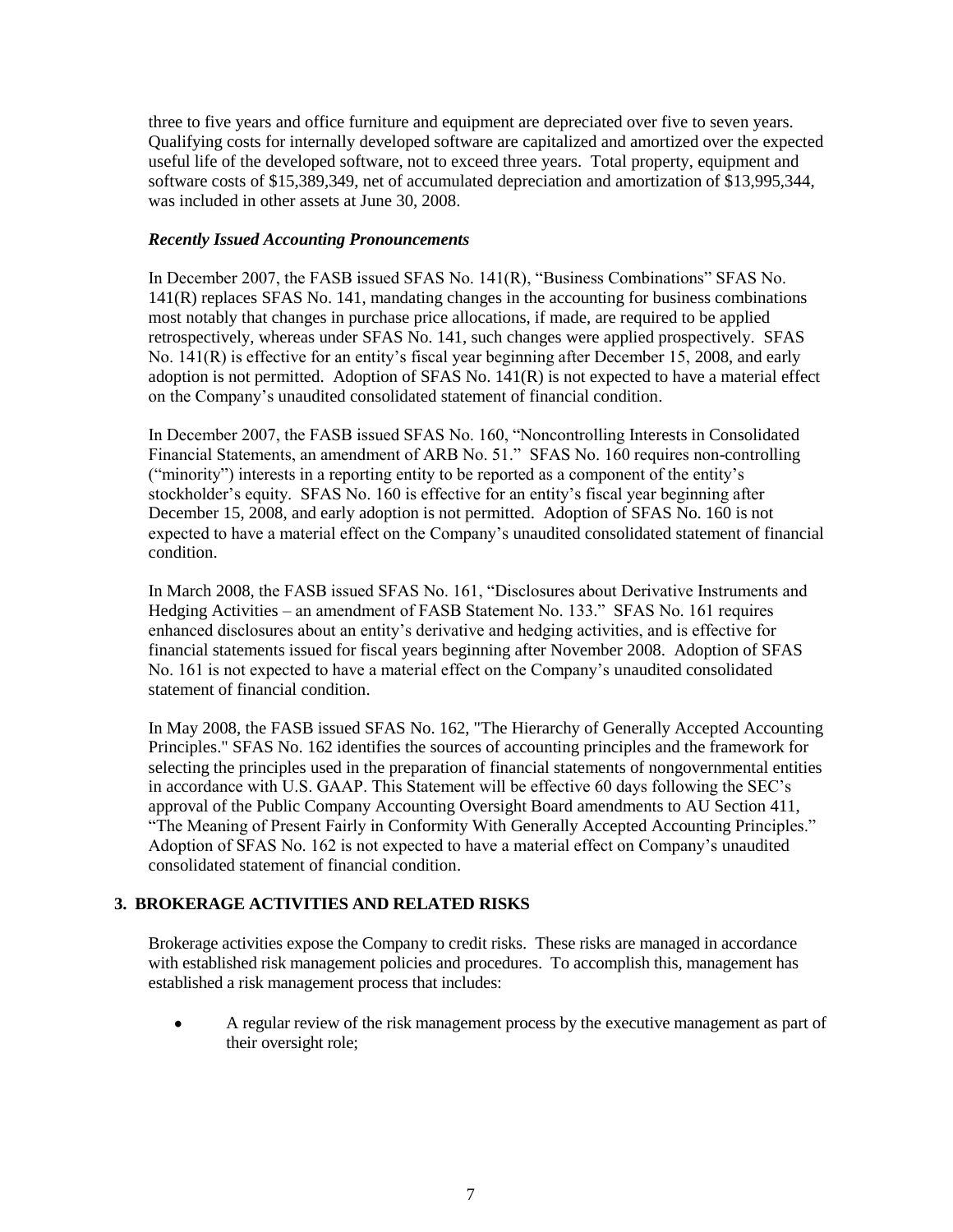- Defined risk management policies and procedures supported by a rigorous analytic framework; and
- Articulated risk tolerance levels as defined by executive management that are regularly reviewed to ensure that the Company's risk-taking is consistent with its business strategy, capital structure, and current and anticipated market conditions.

#### *Credit Risk*

The Company is exposed to risk of loss if a counterparty or issuer fails to perform its obligations under contractual terms ("default risk"). Both cash instruments and derivatives expose the Company to default risk. The Company has established policies and procedures for reviewing and establishing limits for credit exposure, maintaining collateral, and continually assessing the creditworthiness of counterparties.

In the normal course of business, the Company executes, settles and finances various customer securities transactions. Execution of these transactions includes the purchase and sale of securities by the Company that exposes the Company to default risk arising from the potential that customers or counterparties may fail to satisfy their obligations. In these situations, the Company may be required to purchase or sell financial instruments at unfavorable market prices to satisfy obligations to other customers or counterparties. The Company seeks to control the risks associated with its customer margin activities by requiring customers to maintain collateral in compliance with regulatory and internal guidelines.

Liabilities to other brokers and dealers related to unsettled transactions (i.e., securities failed-toreceive) are recorded at the amount for which the securities were purchased, and are paid upon receipt of the securities from other brokers or dealers. In the case of aged securities failed-to-receive, the Company may purchase the underlying security in the market and seek reimbursement for losses from the counterparty.

The Company enters into securities purchased under agreements to resell and securities sold under agreements to repurchase transactions ("repos") in addition to securities borrowing and lending arrangements, all of which may result in credit exposure in the event the counterparty to a transaction is unable to fulfill its contractual obligations. In accordance with industry practice, repos are collateralized by securities with a market value in excess of the obligation under the contract. Similarly, securities borrowed and loaned agreements are collateralized by deposits of cash. The Company attempts to minimize credit risk associated with these activities by monitoring collateral values on a daily basis and requiring additional collateral to be deposited with or returned to the Company when deemed necessary.

#### *Concentrations of Credit Risk*

The Company's exposure to credit risk associated with its brokerage and other activities is measured on an individual counterparty basis, as well as by groups of counterparties that share similar attributes. Concentrations of credit risk can be affected by changes in political, industry, or economic factors. To reduce the potential for risk concentration, credit limits are established and monitored in light of changing counterparty and market conditions. As of June 30, 2008, the Company did not have any concentrations of credit risk.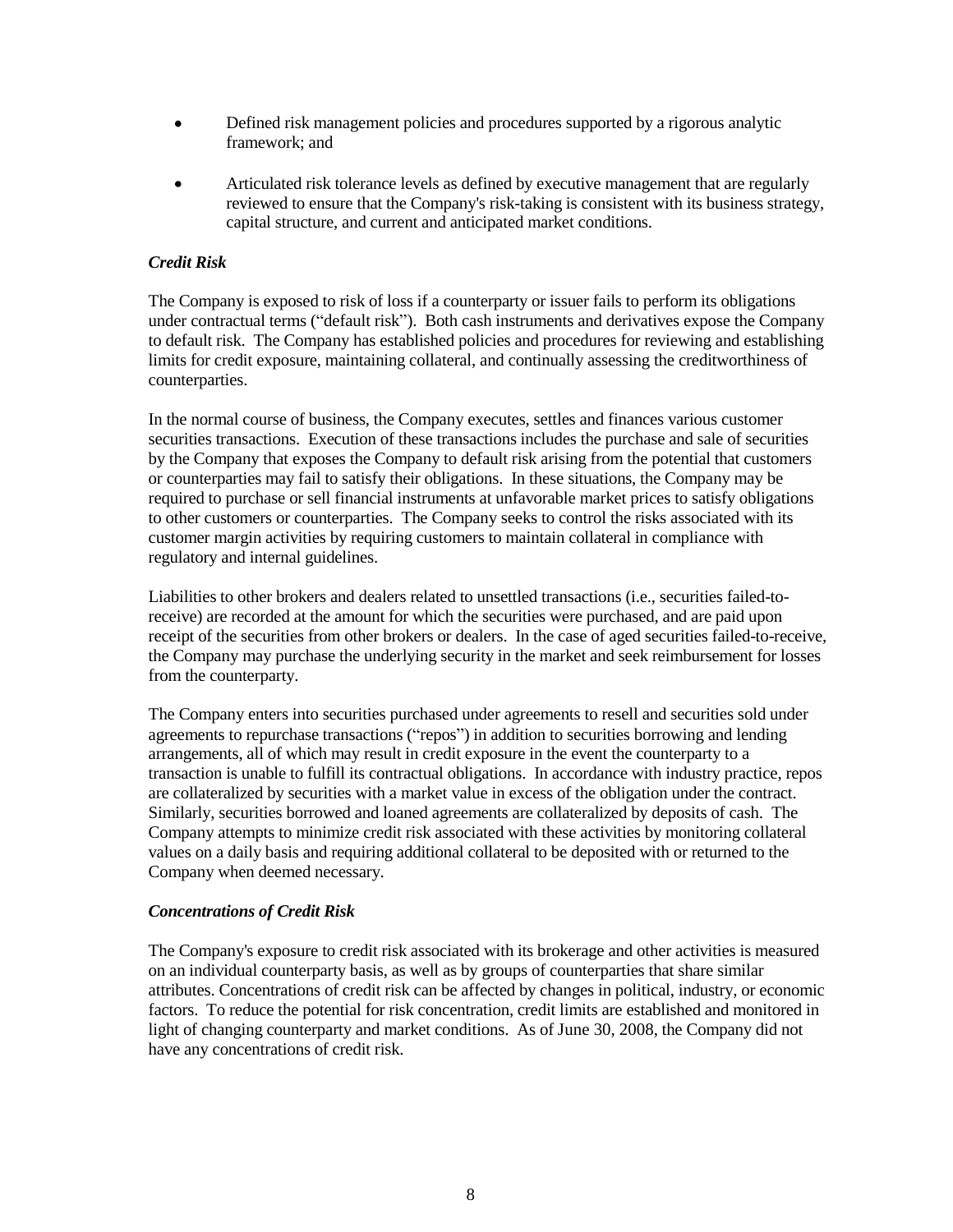#### **4. SEGREGATON OF FUNDS AND RESERVE REQUIREMENTS**

As a result of customer activities, Interactive Brokers LLC ("IBLLC") is obligated by rules mandated by its primary regulators, the SEC and the CFTC to segregate or set aside cash or qualified securities to satisfy such rules which have been promulgated to protect customer assets. In addition, the IBLLC is a member of various clearing organizations at which cash or securities are deposited as required to conduct of day-to-day clearance activities.

In accordance with the Securities Exchange Act of 1934, IBLLC is required to maintain a separate bank account for the exclusive benefit of customers. At June 30, 2008, IBLLC held cash and securities segregated for the benefit of customers in the amount of \$4,771,585,468 to satisfy this requirement.

In accordance with the Commodity Exchange Act, IBLLC is required to segregate all monies, securities and property received to margin and to guarantee or secure the trades or contracts of customers in regulated commodities. At June 30, 2008, cash and securities in the amount of \$462,723,580 were segregated.

In accordance with CFTC regulation 30.7, IBLLC is required to segregate all monies, securities and property received to margin and to guarantee or secure the trades or contracts of customers on foreign boards of trade. At June 30, 2008, cash and securities in the amount of \$117,041,618 were segregated.

Included in the segregation amounts for commodities are the net market values of long and short commodity option contracts of (\$54,128,858), as well as other allowed receivables. At June 30, 2008, these amounts are included in receivables from brokers, dealers and clearing organizations and in payables to brokers, dealers and clearing organizations.

## **5. NET CAPITAL REQUIREMENTS**

IBLLC is subject to the SEC's Uniform Net Capital Rule (Rule 15c3-1), which requires the maintenance of minimum net capital. IBLLC has elected to use the alternative method permitted by the rule, which requires that IBLLC maintain minimum net capital, as defined, equal to the greater of \$500,000 or 2% of aggregate debit balances arising from customer transactions, as defined. IBLLC is also subject to the CFTC's minimum financial requirements (Regulation 1.17), which require that IBLLC maintain minimum net capital, as defined, the lesser of \$1,000,000 or 8% of the total risk margin requirement for all positions carried in customer accounts plus 4% of the total risk margin requirement for all positions carried in non-customer accounts. The Uniform Net Capital Rule also provides that equity capital may not be withdrawn or cash dividends paid if resulting net capital would be less than 5% of aggregate debits. At June 30, 2008, IBLLC had net capital of \$483,305,949, which was \$421,307,913 in excess of required net capital of \$61,998,036.

FTS, a wholly-owned subsidiary of IBLLC, is subject to the regulatory requirements promulgated by the SEC or other regulatory and exchange authorities. Net capital and excess net capital at June 30, 2008 as defined by these regulatory authorities was \$2,866,820 and \$2,616,820, respectively.

## **6. RELATED PARTY TRANSACTIONS**

IBLLC, IBUK and IBC are registered broker-dealers in the U.S., Great Britain and Canada, respectively, and engage in execution and clearing securities services for customers and affiliates.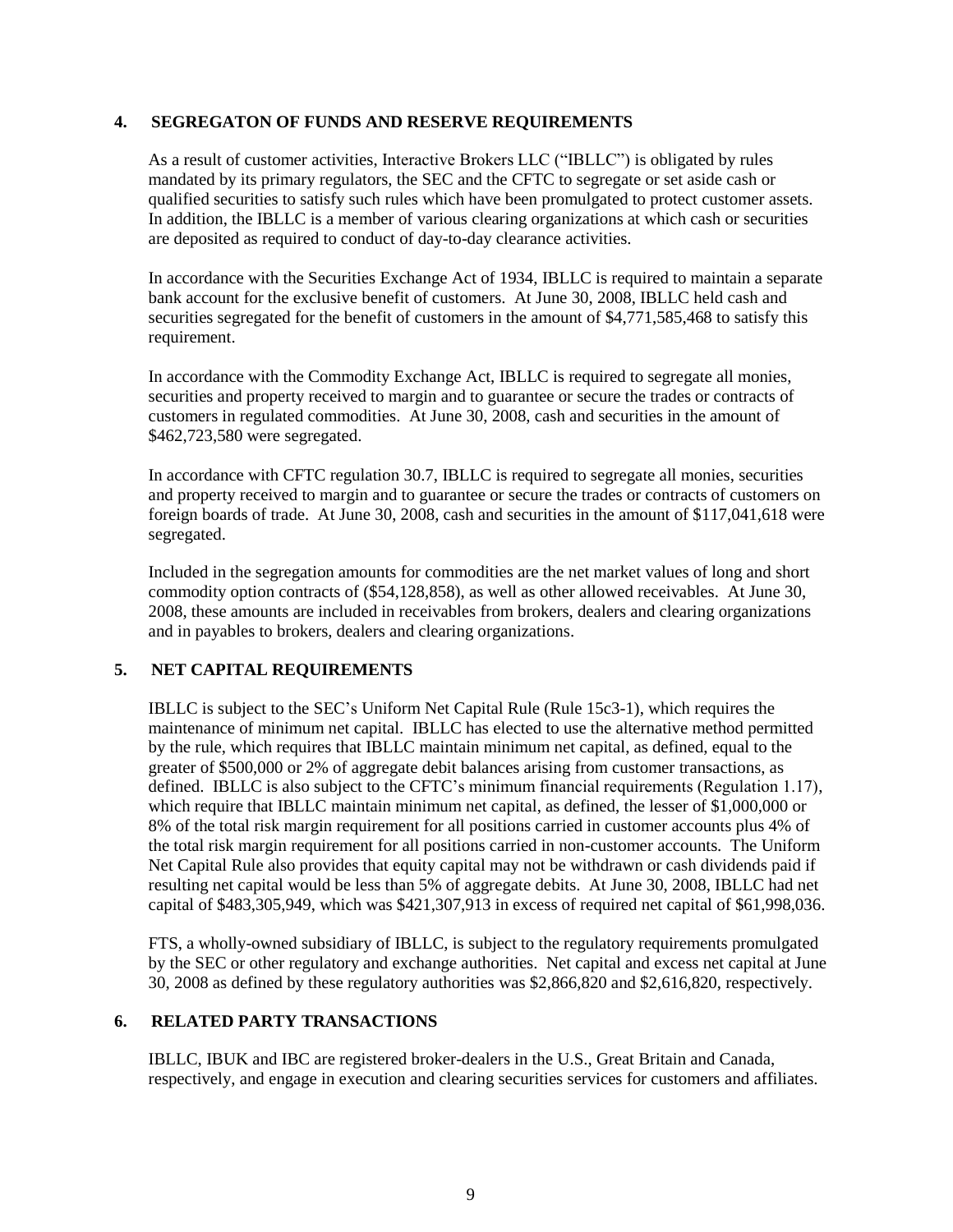THLLC, THE, THC, THA and THSHK are registered securities dealers in U.S., Switzerland, Canada, Australia and Hong Kong, respectively, and trade on a proprietary basis. IBG LLC is the holding company for the group of operating companies. These companies share administrative, financial and technological resources, as well as engage in security transactions such as trade execution in the ordinary course of business with the Company.

Included in assets in the unaudited consolidated statement of financial condition were the following amounts with related parties at June 30, 2008:

| 737,995,123 |
|-------------|
| 100,788,294 |
| 785,884     |
|             |
| 50,000,000  |
| 72,158      |
| 2,968       |
|             |

Included in liabilities in the unaudited consolidated statement of financial condition were the following amounts with related parties at June 30, 2008:

| Payable to customers - director and officer account balances | \$<br>259,432,865 |
|--------------------------------------------------------------|-------------------|
| Securities loaned to an affiliate                            | 454,925,397       |
| Payable to brokers, dealers                                  | 5,139,936         |
| Interest payable                                             | 860,450           |
| Payable to affiliates:                                       |                   |
| Employee incentive plans payable                             | 10,182,146        |
| Consulting fee payable                                       | 5,278,715         |
| Brokerage fee payable                                        | 3,285,758         |
| Administrative fee payable                                   | 3,188,650         |
| Advances payable                                             | 1,437,875         |

## **7. DEFINED CONTRIBUTION AND EMPLOYEE INCENTIVE PLANS**

#### *Defined Contribution Plan*

The Group offers substantially all employees of U.S.-based operating companies who have met minimum service requirements the opportunity to participate in a defined contribution retirement plan qualifying under the provisions of Section 401(k) of the Internal Revenue Code. The general purpose of this plan is to provide employees with an incentive to make regular savings in order to provide additional financial security during retirement. The plan provides for the Company to match 50% of the employees' pretax contribution, up to a maximum of 10% of eligible earnings. The employee is vested in the matching contribution incrementally over six years.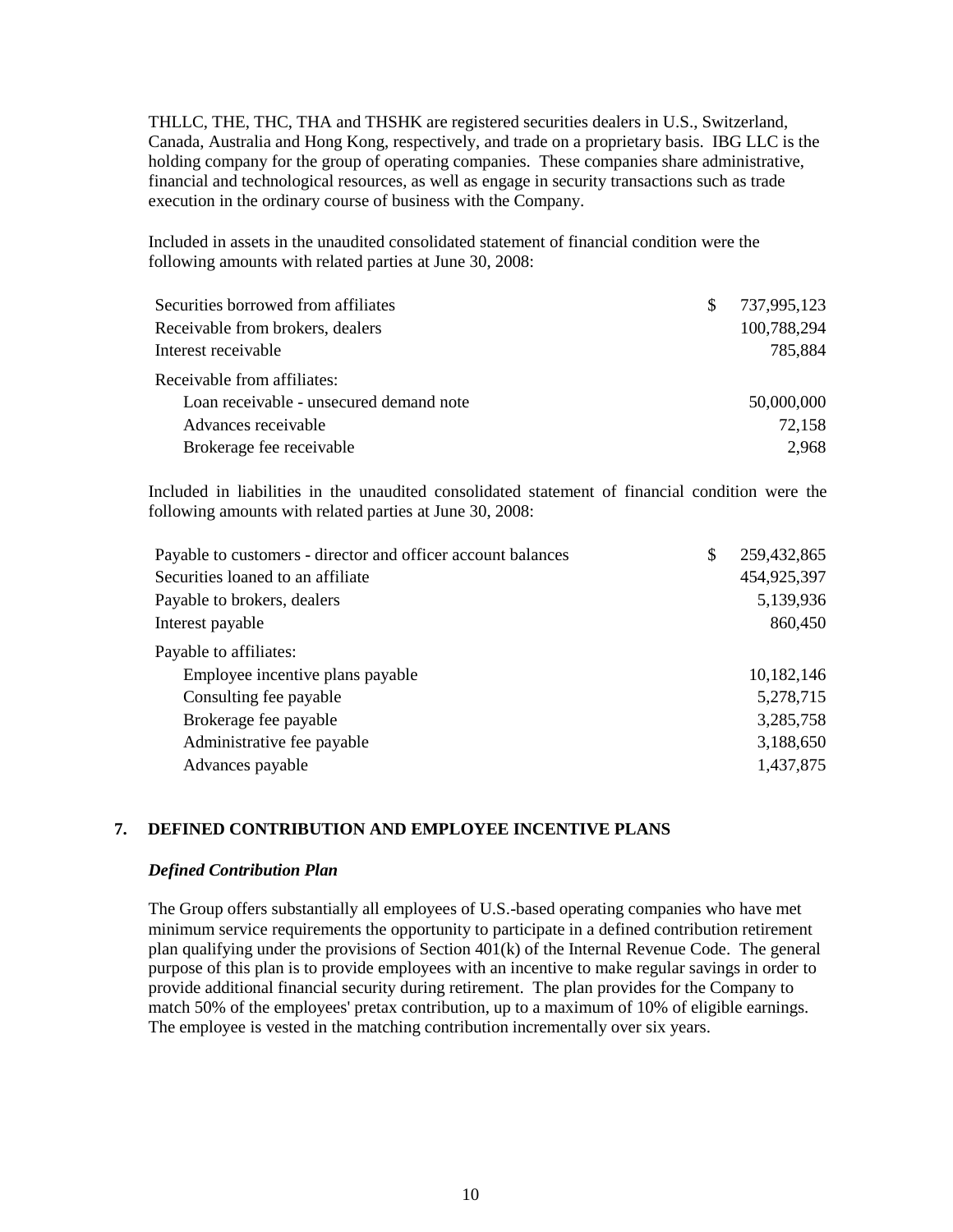#### *Employee Incentive Plans*

#### *Return on Investment Dollar Units ("ROI Dollar Units")*

From 1998 through January 1, 2006, IBG LLC granted all non-member employees ROI Dollar Units, which are redeemable under the amended provisions of the plan, and in accordance with regulations issued by the Internal Revenue Service (Section 409A of the Internal Revenue Code). Upon redemption, the grantee is entitled to accumulated earnings on the face value of the certificate, but not the actual face value. For grants made in 1998 and 1999, grantees may redeem the ROI Dollar Units after vesting on the fifth anniversary of the date of their grant and prior to the tenth anniversary of the date of their grant. For grants made between January 1, 2000 and January 1, 2005, grantees must elect to redeem the ROI Dollar Units upon the fifth, seventh or tenth anniversary date. These ROI Dollar Units will vest upon the fifth anniversary of the date of their grant and will continue to accumulate earnings until the elected redemption date. For grants made on or after January 1, 2006, all ROI Dollar Units shall vest on the fifth anniversary date of their grant and will be automatically redeemed. Subsequent to the IBG, Inc. IPO, no additional ROI Dollar Units will be granted and non-cash compensation to employees will consist primarily of grants of shares of Common Stock as described below under "2007 Stock Incentive Plan."

As of June 30, 2008, payables to employees for ROI Dollar Units were \$6,433,359, of which \$1,312,545 was vested. These amounts are included in accounts payable, accrued expenses and other liabilities on the unaudited consolidated statement of financial condition.

#### *2007 Stock Incentive Plan*

Under the Interactive Brokers Group, Inc. 2007 Stock Incentive Plan (the "Stock Incentive Plan"), up to 9.2 million shares of Common Stock may be granted and issued to directors, officers, employees, contractors and consultants of IBG, Inc. and its subsidiaries. The purpose of the Stock Incentive Plan is to promote IBG, Inc.'s long-term financial success by attracting, retaining and rewarding eligible participants.

The Stock Incentive Plan is administered by the Compensation Committee of IBG, Inc.'s board of directors. The Compensation Committee has discretionary authority to determine which employees are eligible to participate in the Stock Incentive Plan. The Compensation Committee establishes the terms and conditions of the awards under the Stock Incentive Plan, including the number of awards offered to each employee and all other terms and conditions applicable to such awards in individual grant agreements. Awards are expected to be made primarily through grants of Common Stock. The Stock Incentive Plan will provide that awards will be subject to issuance over time and may be forfeited upon an employee's termination of employment or violation of certain applicable covenants prior to issuance, unless determined otherwise by the Compensation Committee.

The Stock Incentive Plan provides that, upon a change in control, the Compensation Committee may, at its discretion, fully vest any granted but unissued shares of Common Stock awarded under the Stock Incentive Plan, or provide that any such granted but unissued shares of Common Stock will be honored or assumed, or new rights substituted therefore by the new employer on a substantially similar basis and on terms and conditions substantially comparable to those of the Stock Incentive Plan.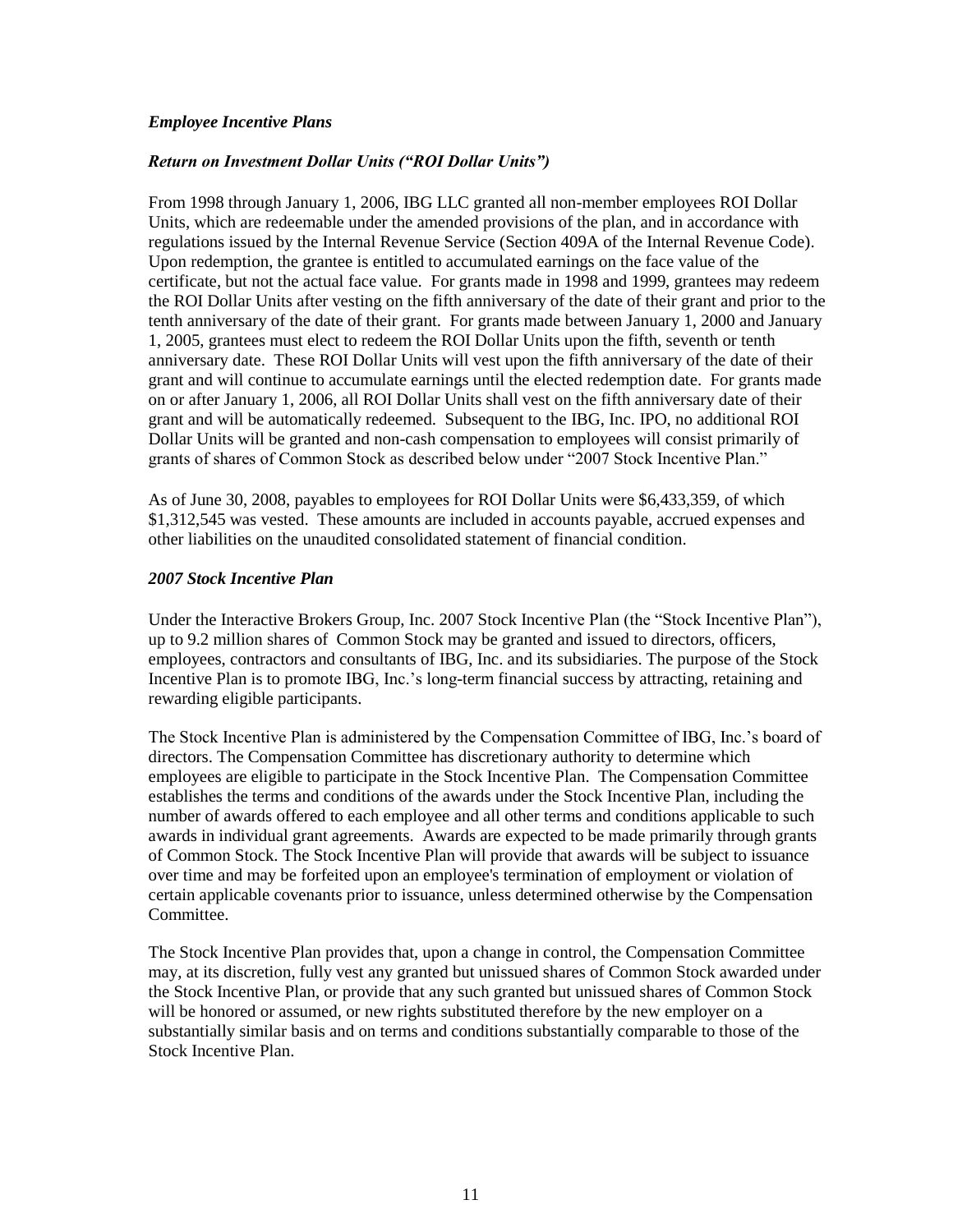The shares of IBG, Inc. Common Stock granted at the time of the IPO were issued to IBG LLC and were distributed or will be distributable to employees in accordance with the following schedule:

- $\bullet$ 10% on the date of the IPO; and
- an additional 15% on each of the first six anniversaries of the date of the IPO, assuming  $\bullet$ continued employment with Group companies and compliance with non-competition and other applicable covenants.

# *2007 ROI Unit Stock Plan*

Certain employees of the Company currently hold ROI Dollar Units that entitle each holder thereof to accumulated earnings on the face value of the certificate representing his or her ROI Dollar Units. In connection with the IPO, ROI Dollar Units were, at the employee's option, redeemable for cash as currently provided for under the current ROI Dollar Unit plan, or the accumulated earnings attributable to the ROI Dollar Units as of December 31, 2006 may have been elected to be invested in shares of Common Stock pursuant to the Interactive Brokers Group, Inc. 2007 ROI Unit Stock Plan (the "ROI Unit Stock Plan").

The shares to be issued to employees of the Company under the ROI Unit Stock Plan have been or will be distributed in accordance with the following schedule, subject to the conditions below:

- 10% on the date of the IPO (or on the first anniversary of the IPO, in the case of U.S. ROI Unit holders who made the above-referenced elections after December 31, 2006); and
- an additional 15% on each of the first six anniversaries of the date of the IPO (or on  $\bullet$ each of the next six anniversaries of the date of the IPO, in the case of U.S. ROI Unit holders who made the above-referenced elections after December 31, 2006), assuming continued employment with IBG, Inc. and compliance with other applicable covenants.

Shares, granted under the 2007 ROI Unit Stock Plan and the Stock Incentive Plan, are subject to forfeiture in the event an employee ceases employment with the Company. The plans provide that employees who discontinue employment with the Company without cause and continue to meet the terms of the plans' post-employment provisions will forfeit 50% of unvested previously granted shares unless the employee is over the age of 59, in which case the employee would be eligible to receive 100% of unvested shares previously granted. Distributions of remaining shares to former employees will occur on the anniversary of the IPO following the discontinuation of employment over a five (5) year vesting schedule, 12.5% in each of the first four years and 50% in the fifth year.

On May 9, 2008, 82,242 shares of Class A common stock, with a total grant date fair value of approximately \$2.5 million were distributed to employees pursuant to the 2007 ROI Unit Stock Plan and the Stock Incentive Plan. As provided for under the terms of the plans, certain employees elected to sell, and the Company facilitated the sale of, 23,691 of the distributed shares to meet the employees' personal income tax withholding obligations arising from this share distribution.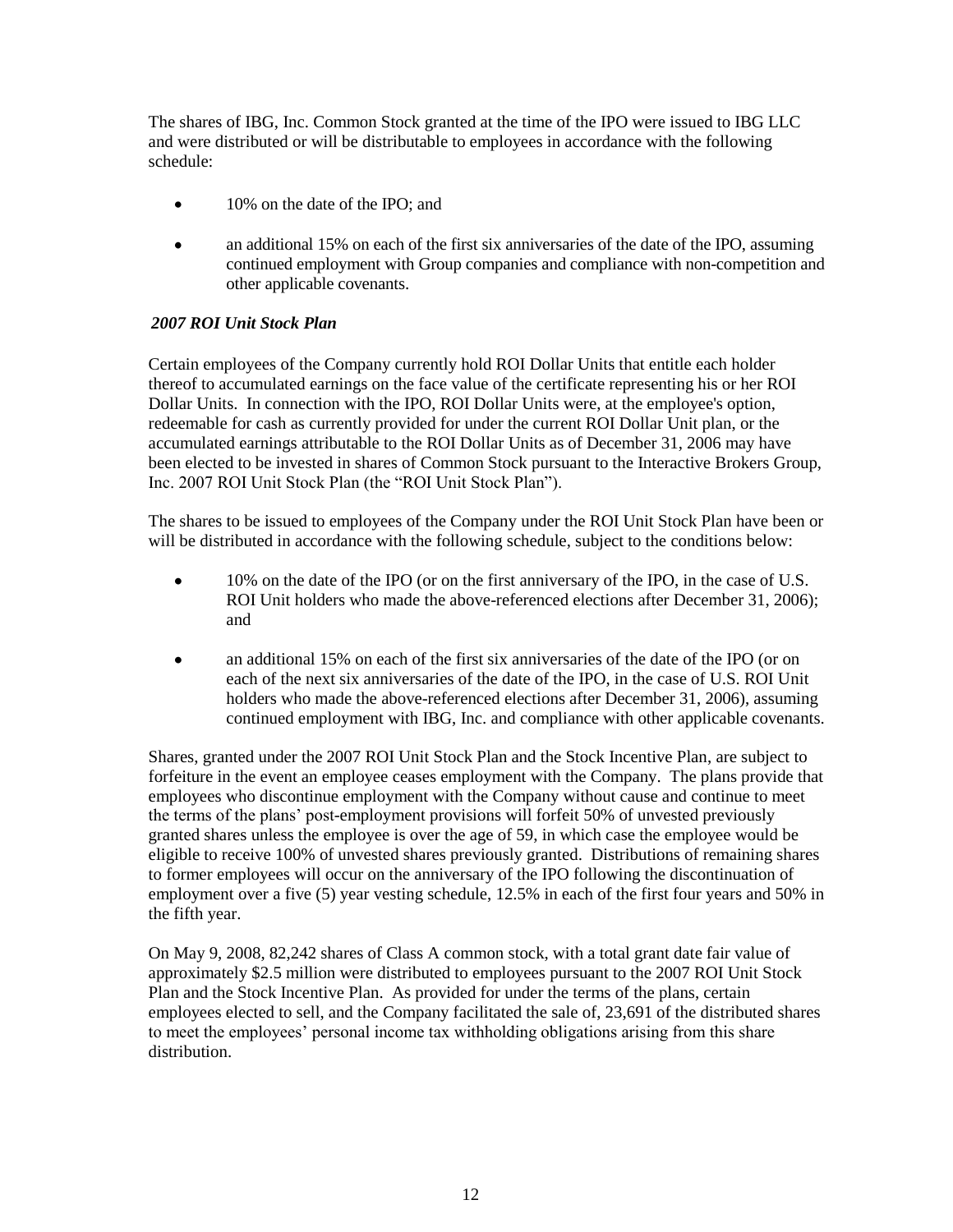#### **8. COMMITMENTS, CONTINGENCIES AND GUARANTEES**

#### *Litigation*

The Company is subject to certain pending and threatened legal actions which arise out of the normal course of business. As of June 30, 2008, the Company has been named party to various to legal actions. The Company intends to vigorously defend these actions as necessary. Litigation is inherently unpredictable, particularly in proceedings where claimants seek substantial or indeterminate damages, or which are in their early stages. The Company cannot predict with certainty the actual loss or range of loss related to such legal proceedings, the manner in which they will be resolved, the timing of final resolution or the ultimate settlement. In the opinion of management, after consultation with counsel, the resolution of all ongoing legal proceedings will not have a material adverse effect on the unaudited consolidated statement of financial condition, results of operations or cash flows of the Company. Contingency reserves have been established in accordance with SFAS No. 5, "Accounting for Contingencies"*.* Once established, reserves are adjusted when there is more information available or when an event occurs requiring a change.

#### *Guarantees*

The Company provides guarantees to securities and futures clearinghouses and exchanges which meet the accounting definition of a guarantee under FIN No. 45, "Guarantor's Accounting and Disclosure Requirements for Guarantees, Including Indirect Guarantees of Indebtedness of Others." Under the standard membership agreement, members are required to guarantee the performance of other members. Under the agreements, if another member becomes unable to satisfy its obligations to the clearinghouse, other members would be required to meet shortfalls. In the opinion of management, the Company's liability under these arrangements is not quantifiable and could exceed the cash and securities it has posted as collateral. However, the potential for the Company to be required to make payments under these arrangements is remote. Accordingly, no contingent liability is carried in the unaudited consolidated statement of financial condition for these arrangements.

In connection with its retail brokerage business, the Company performs securities and commodities execution, clearance and settlement on behalf of its customers for whom it commits to settle trades submitted by such customers with the respective clearing houses. If a customer fails to fulfill its obligation, the Company must fulfill the customer's obligation with the trade counterparty.

The Company is fully secured by assets in customers' accounts and any proceeds received from securities and commodities transactions entered into by the Company on behalf of customers. No contingent liability is carried on the unaudited consolidated statement of financial condition for these fully collateralized transactions.

#### *Leases*

The Company has a non-cancelable operating lease covering office space, through its subsidiary, that expires in January 2012.